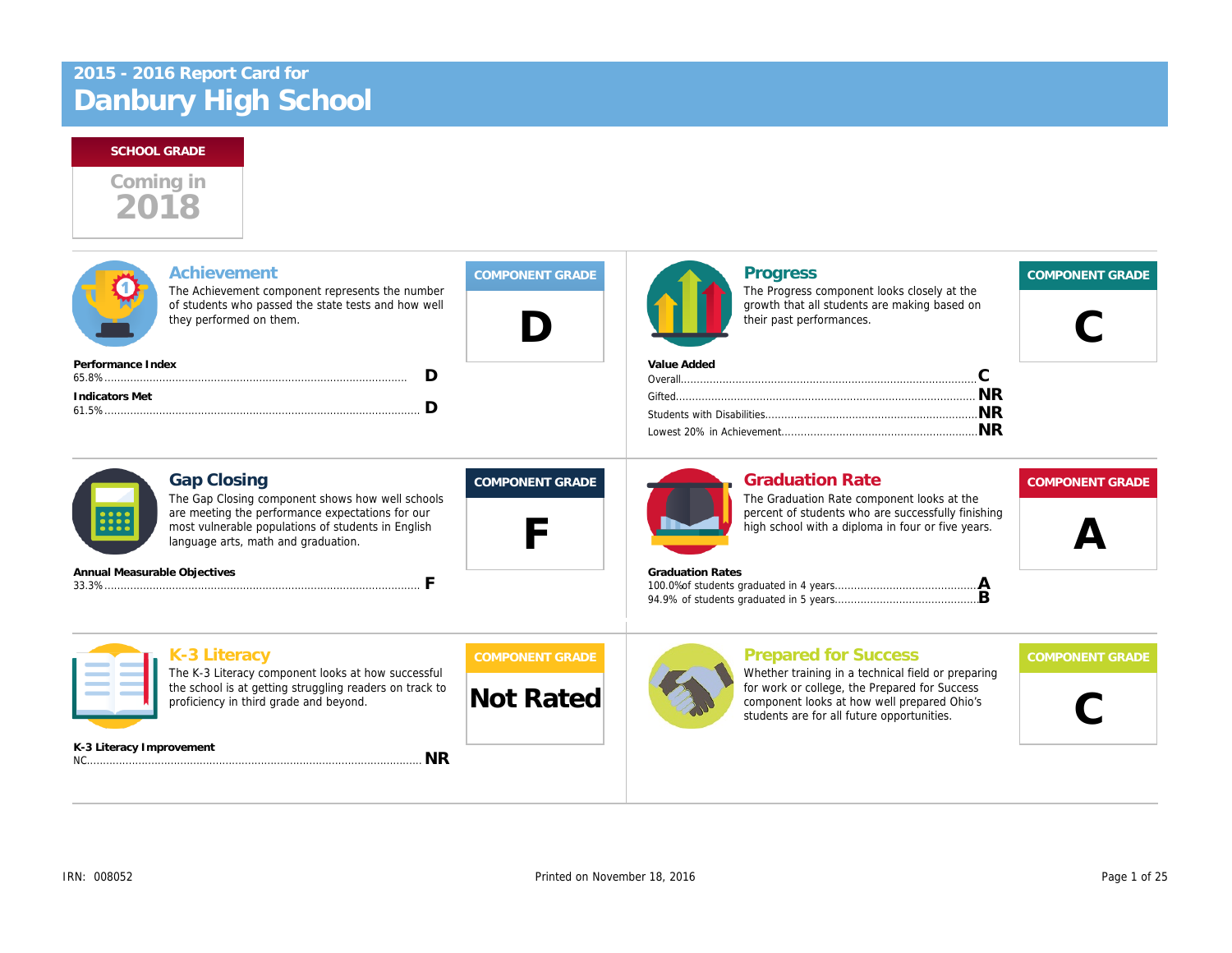#### Achievement

The Achievement component represents the number of students who passed the state tests and how well they performed on them.



#### Performance Index

The Performance Index measures the test results of every student, not just those who score proficient or higher. There are six levels on the index and districts receive points for every student in each of these levels. The higher the achievement level the more the points awarded in the district's index. This rewards schools and districts for improving the performance of all students, regardless of achievement level.

#### Performance Index

D

| Achievement<br>Level | Pct of<br>Students |   | Points for<br>this Level |   | Points<br>Received |
|----------------------|--------------------|---|--------------------------|---|--------------------|
| <b>Advanced Plus</b> | 0.0                | x | 1.3                      |   | 0.0                |
| Advanced             | 5.5                | x | 1.2                      | = | 6.6                |
| Accelerated          | 14.6               | x | 1.1                      | = | 16.1               |
| Proficient           | 32.3               | x | 1.0                      | = | 32.3               |
| Basic                | 32.3               | x | 0.6                      |   | 19.4               |
| Limited              | 15.2               | x | 0.3                      | = | 4.6                |
| Untested             | 0.0                | x | 0.0                      |   | 0.0                |
|                      |                    |   |                          |   | 79.0               |



79.0 of a possible 120.0

|       | $A = 90.0 - 100.0\%$ |
|-------|----------------------|
|       | $B = 80.0 - 89.9%$   |
| $C =$ | 70.0 - 79.9%         |
| D =   | $50.0 - 69.9%$       |
| F =   | $0.0 - 49.9%$        |

Performance Index Trend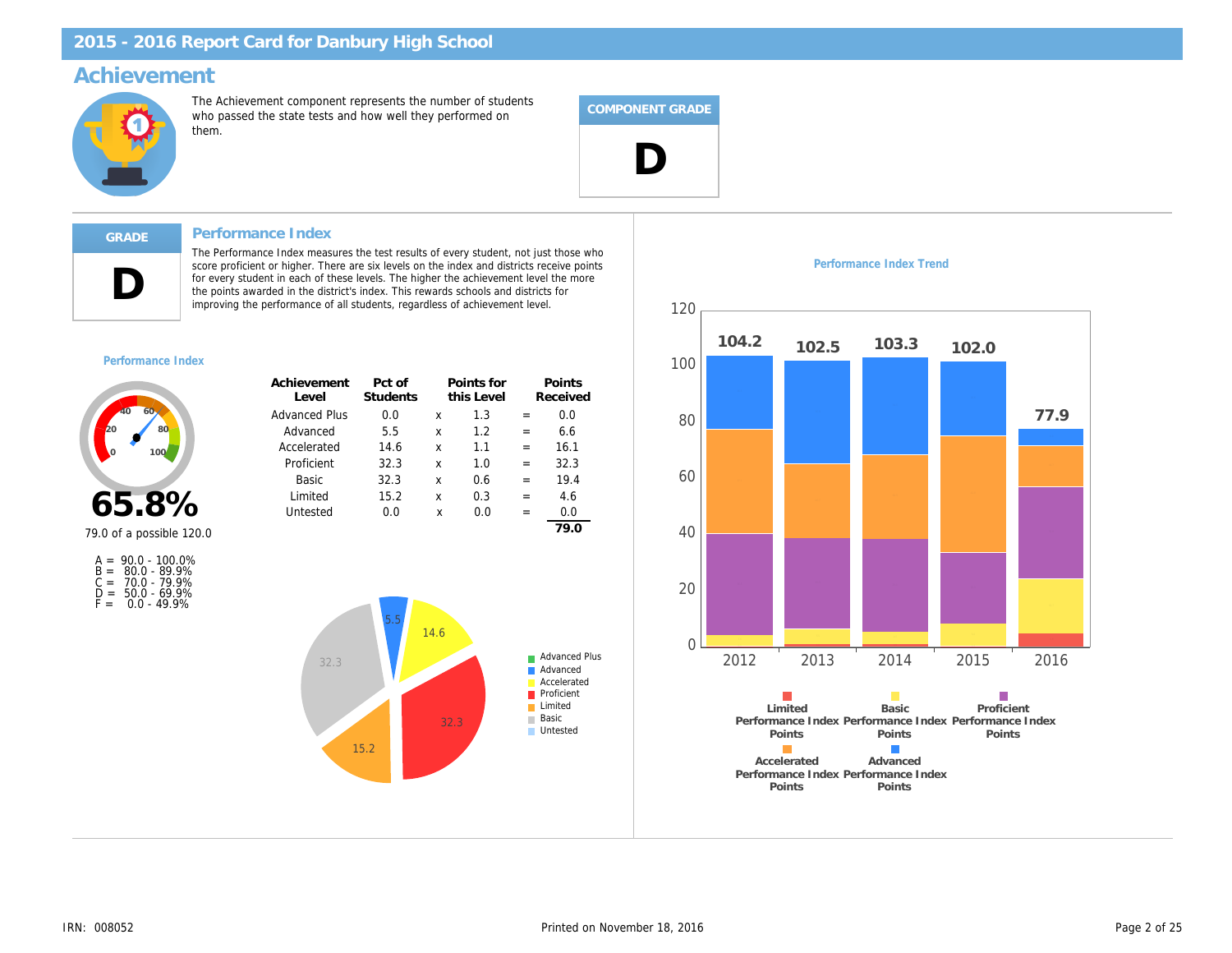#### **Indicators Met**

D

Indicators Met measures the percent of students who have passed state tests. It also includes the gifted indicator. Test results are reported for each student in a grade and subject.

Indicators Met %

61.5% 8 out of 13

A =<br>B =<br>C =<br>D =<br>F = 90.0 - 100.0% 80.0 - 89.9% 70.0 - 79.9% 50.0 - 69.9% 0.0 - 49.9%

Grades 3-5 Grades 6-8 High School and School and School and School and School and School and School and School and School and School and School and School and School and School and School and School and School and School a

This school does not have enough test results in 3rd, 4th, or 5th grade to display this table.

This school does not have enough test results in 6th, 7th, or 8th grade to display this table.

GIFTED INDICATOR

OGT, 11th 0

HS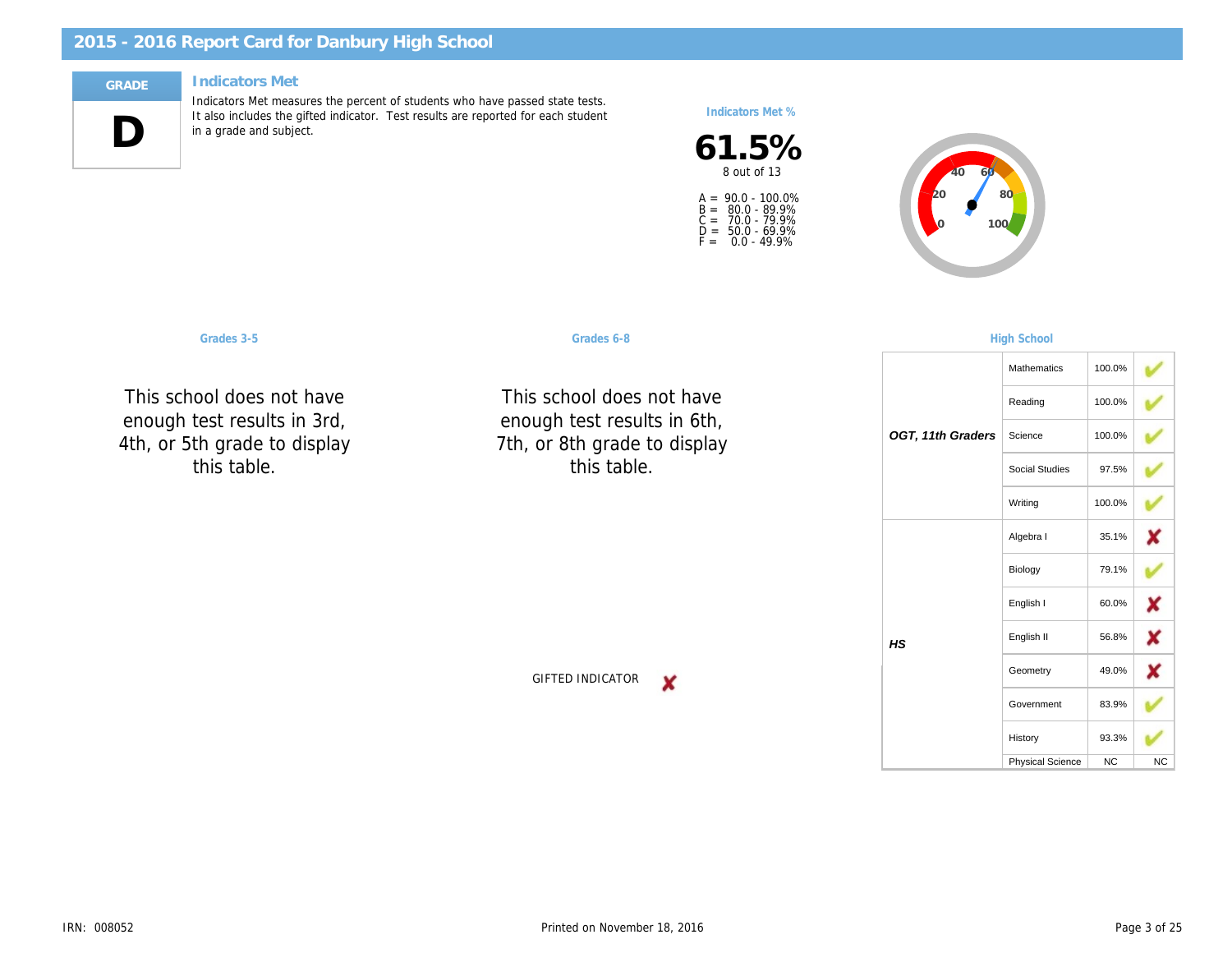## Achievement Levels by Grade **Proficient Percent Trend by Grade** Proficient Percent Trend 3rd Grade No data returned for this view. This might be b excludes all data. 3rd Grade 4th Grade No data returned for this view. This might be b excludes all data. 4th Grade 5th Grade No data returned for this view. This might be b excludes all data. 5th Grade

6th Grade 6th Grade 6th Grade 6th Grade 6th Grade 6th Grade 6th Grade 6th Grade 6th Grade 6th Grade 6th Grade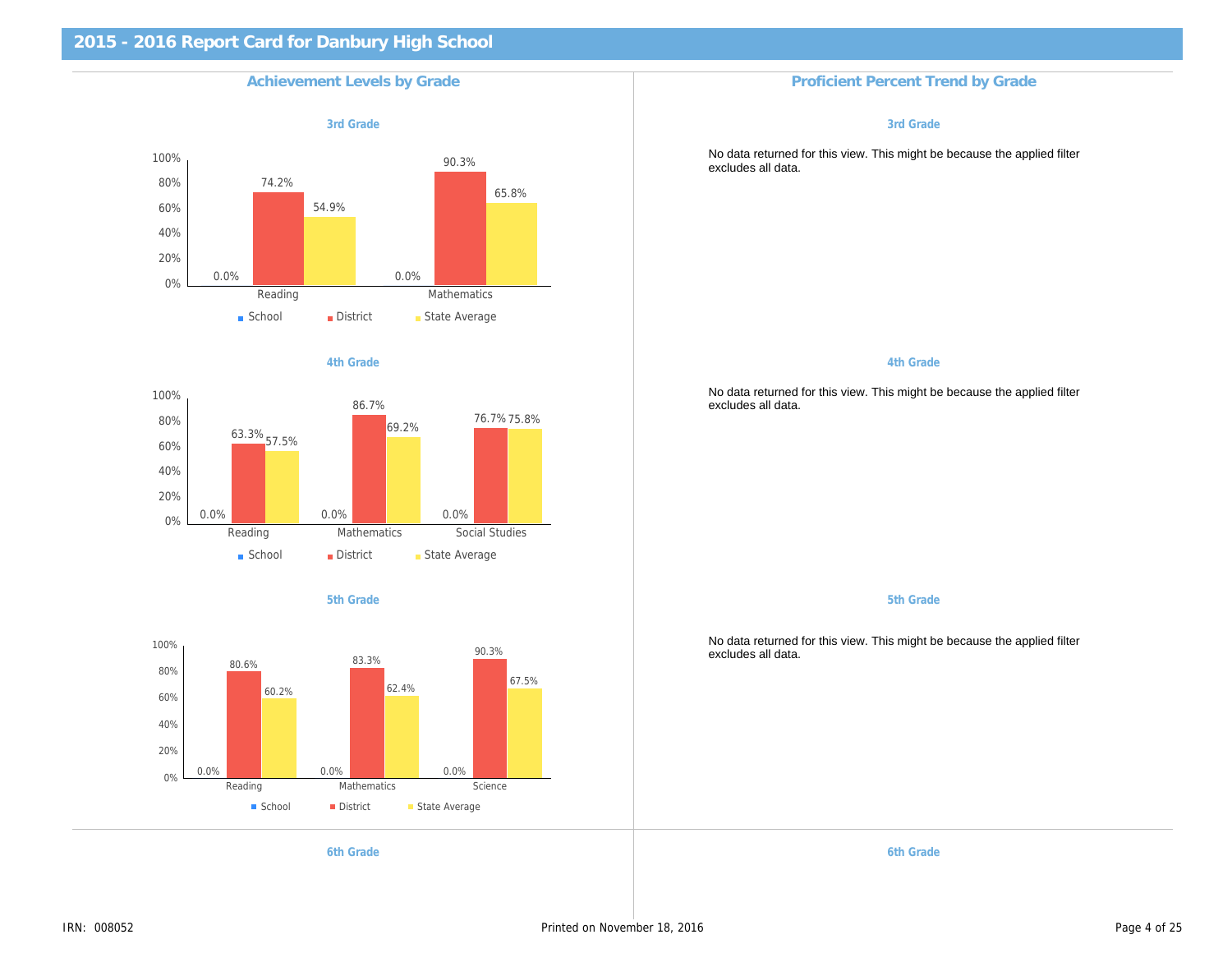# 2015 - 2016 Report Card for Danbury High School No data returned for this view. This might be b excludes all data. 7th Grade No data returned for this view. This might be b excludes all data. 7th Grade 8th Grade 8th Grade 8th Grade 8th Grade 8th Grade 8th Grade 8th Grade 8th Grade 8th Grade 8th Grade 8th Grade 11th Grade Cumulative OGT **11th Grade Cumulative OGT** 11th Grade Cumulative OGT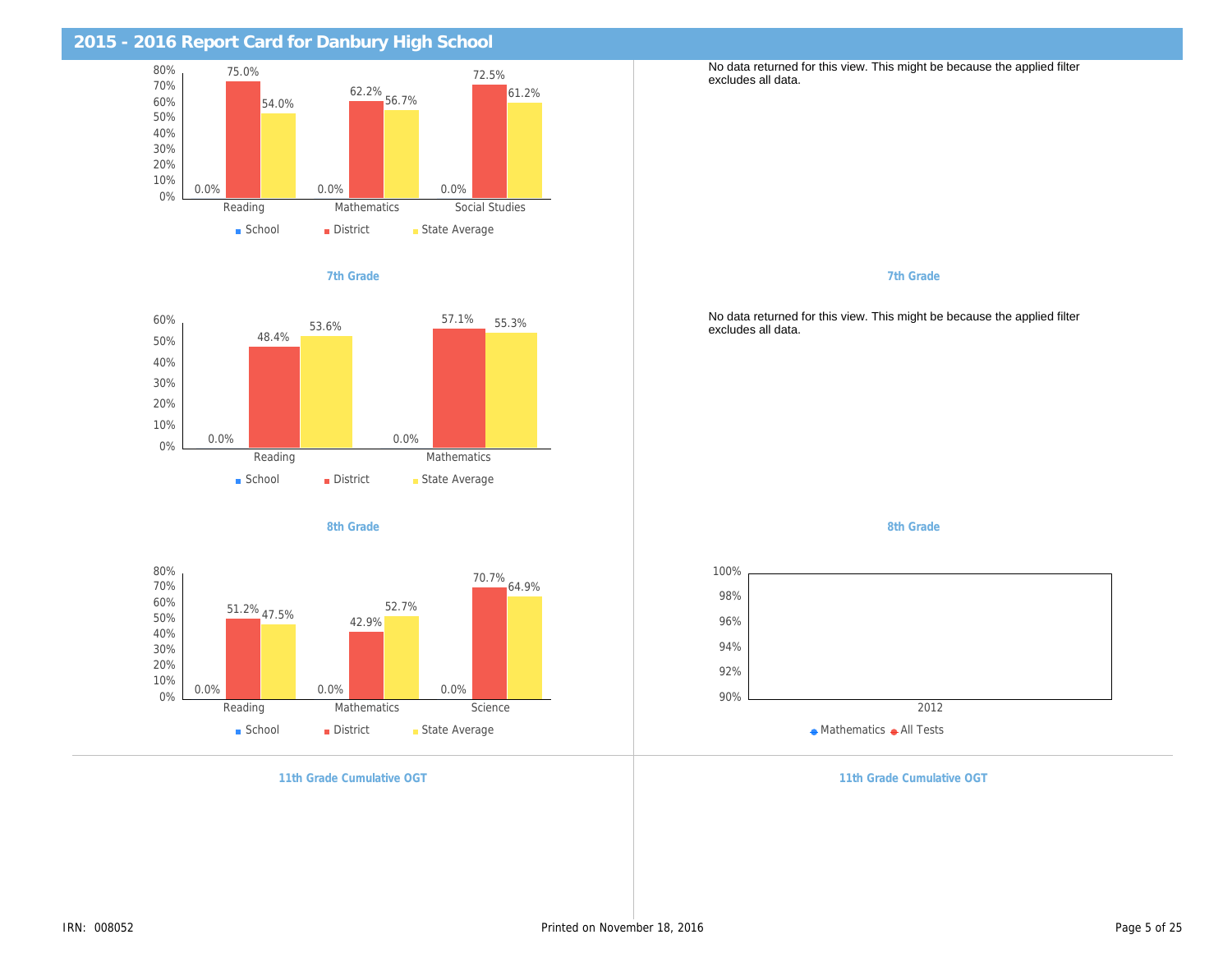| 2015 - 2016 Report Card for Danbury High School |  |
|-------------------------------------------------|--|
|                                                 |  |

| <b>High School</b> | <b>High School</b> |
|--------------------|--------------------|
|                    |                    |
|                    |                    |
|                    |                    |
|                    |                    |
|                    |                    |
|                    |                    |
|                    |                    |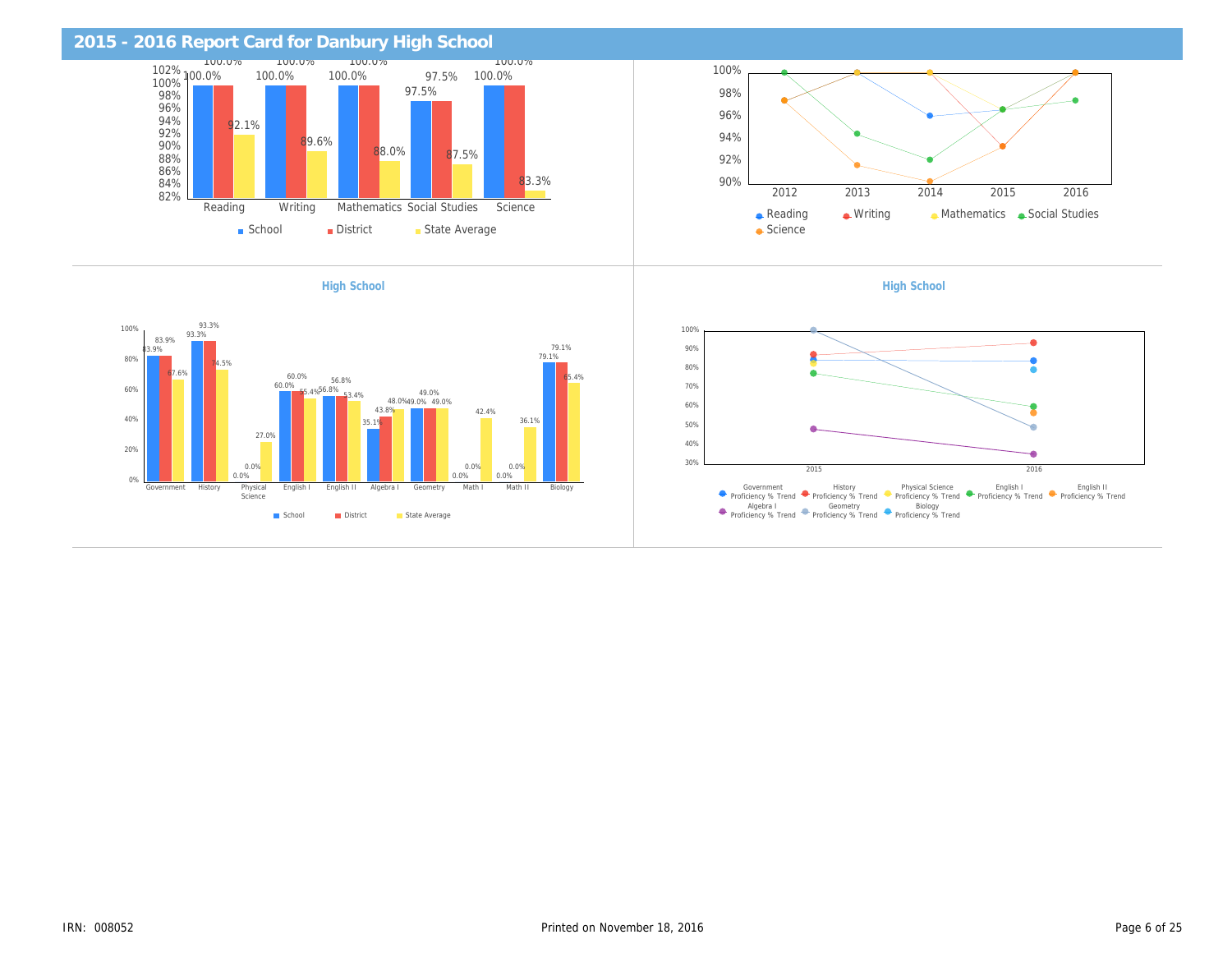## Gifted Students

The Gifted Students data and Indicator highlight the opportunities for and performance of gifted students. The dashboard answers several questions: How many students are identified as gifted and in what categories? How many of those students are receiving gifted services? How well are those gifted students performing? The Gifted Indicator measures whether opportunity and performance expectations are being met for gifted students.

#### INDICATOR

Not Met

|                                                    |                        | Overview<br>The Gifted Indicator is derived from three components: Gifted Value Added grade, the<br>Performance Index for gifted students, and a Gifted Inputs score.                                                                                              |                                                                 | The Performance Index cald<br>taken by students identified<br>Math and taking the Math tes<br>Super Cognitive abilities re | <b>Performance Inde</b>                  |
|----------------------------------------------------|------------------------|--------------------------------------------------------------------------------------------------------------------------------------------------------------------------------------------------------------------------------------------------------------------|-----------------------------------------------------------------|----------------------------------------------------------------------------------------------------------------------------|------------------------------------------|
| Value Added Grade:<br>Value Added Met?:            | <b>NR</b><br><b>NC</b> | <b>Gifted Value Added</b><br>Schools must earn a Gifted Value Added grade of C<br>or better to meet the Gifted Value Added<br>component.                                                                                                                           |                                                                 | Achievement<br>Level<br><b>Advanced Plus</b><br>Advanced                                                                   | Pct of<br><b>Students</b><br>0.0<br>30.8 |
|                                                    |                        | <b>Gifted Performance Index</b>                                                                                                                                                                                                                                    | 88.5%<br>106.154 of a possible 120.0                            | Accelerated<br>Proficient                                                                                                  | 30.8<br>30.8<br>7.7                      |
| Performance Index:<br>Performance Index Met?:      | 106.154<br>Not Met     | Schools with at least 10 unique students in the<br>Gifted Performance Index calculation must score<br>116.0 or better to meet the Gifted Performance<br>Index component.                                                                                           | $A = 90.0 - 100.0\%$<br>$B = 80.0 - 89.9\%$<br>C = 70.0 - 79.9% | Basic<br>Limited<br>Untested                                                                                               | 0.0<br>0.0                               |
|                                                    |                        | <b>Gifted Inputs</b>                                                                                                                                                                                                                                               | $D = 50.0 - 69.9%$<br>$F = 0.0 - 49.9%$                         |                                                                                                                            |                                          |
| <b>Total Points:</b><br><b>Gifted Inputs Met?:</b> | 68.0<br>Met            | Points are earned based on identification and<br>services provided to gifted students. Schools must<br>earn 60 or more points out of a possible 100 to<br>meet the Gifted Inputs component.                                                                        |                                                                 |                                                                                                                            |                                          |
|                                                    |                        | <b>Gifted Indicator Final Result</b>                                                                                                                                                                                                                               |                                                                 |                                                                                                                            |                                          |
| Not Met                                            |                        | The Gifted Indicator is Met if none of the three<br>components are Not Met. Gifted Inputs alone<br>cannot determine the Gifted Indicator, however; if<br>both the Value Added and Performance Index<br>components are NC, then the Gifted Indicator is also<br>NC. |                                                                 |                                                                                                                            |                                          |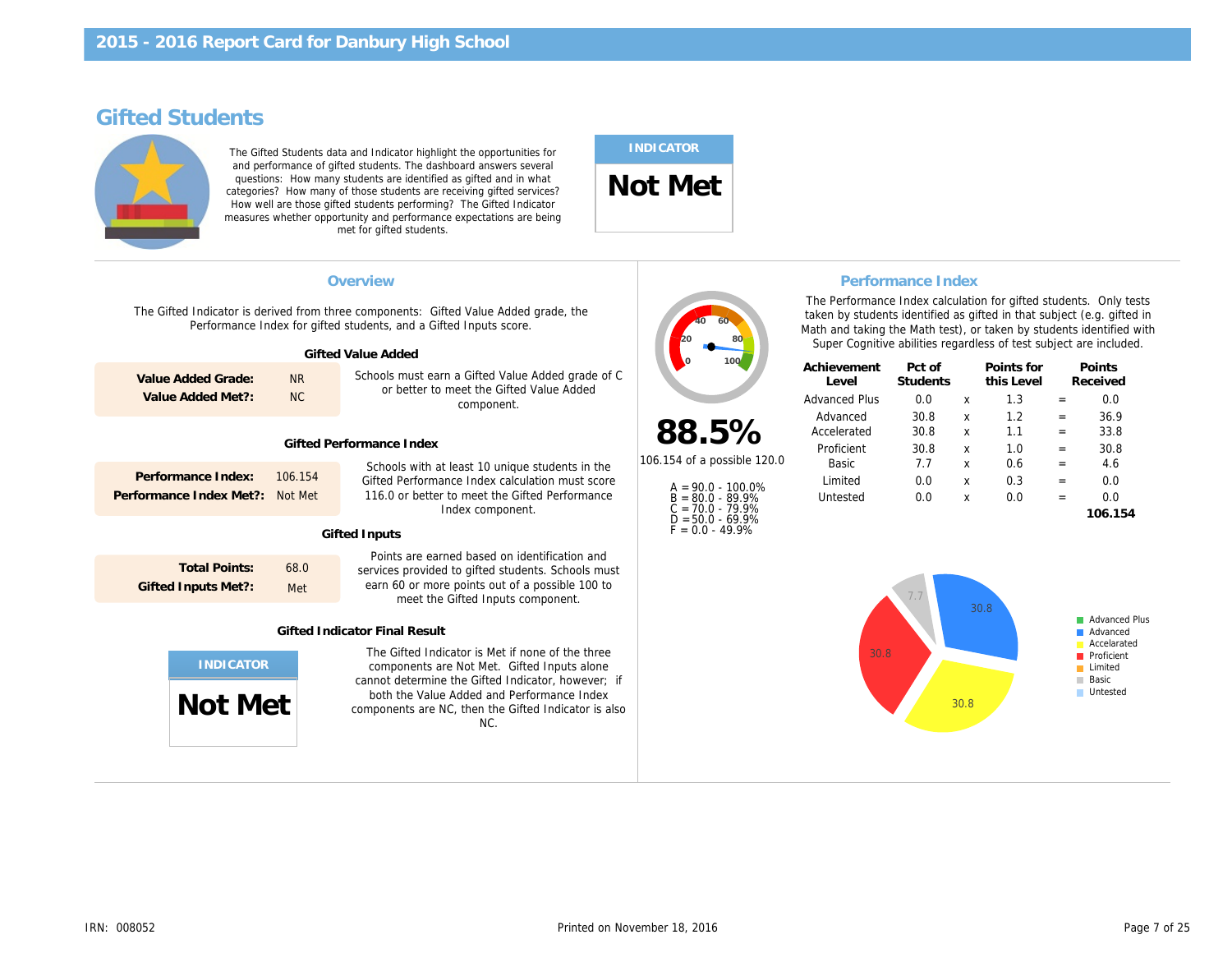## Gifted Indicator

The Gifted Inputs calculation assigns points based on the percentage of students identified and served in eight categories (factors). The points earned for each category are to determination for the Gifted Input component.

Reading, Math, Science, Social Studies, and Superior Cognitive Abilities Visual/Performing Arts and Creative Thinkin

Disadvantaged Students **Minority Students** Minority Students





not receiving services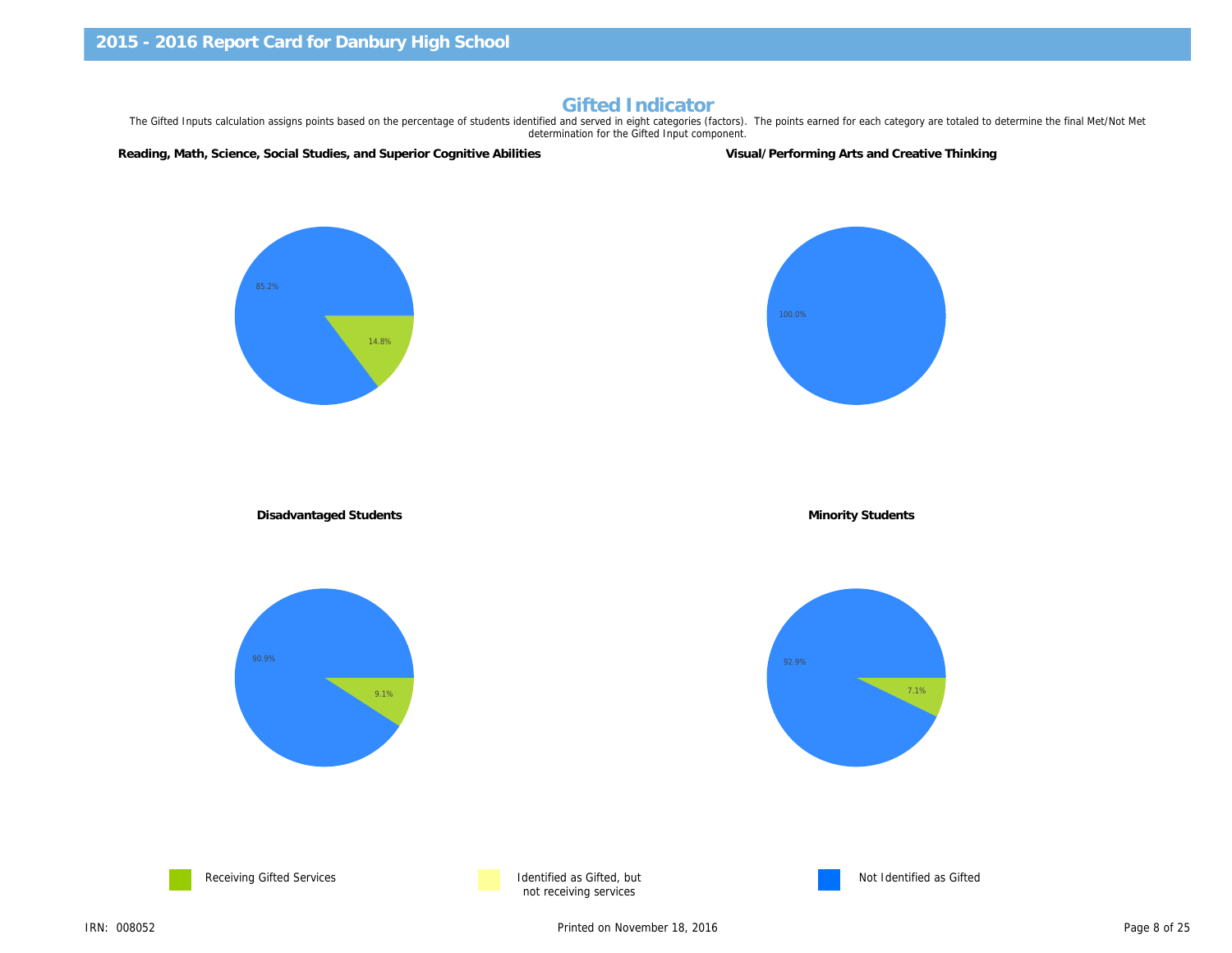## Identification and Receiving Services

These charts show the percentage of enrolled students that are identified as gifted and that are receiving gifted services.

| <b>All Grades</b>                                                                     | Grades K-3                                            |
|---------------------------------------------------------------------------------------|-------------------------------------------------------|
|                                                                                       | This chart cannot be displa<br>were not enough studer |
|                                                                                       |                                                       |
|                                                                                       |                                                       |
| Grades 4-8                                                                            | Grades 9-12                                           |
| This chart cannot be displayed because there<br>were not enough students to evaluate. |                                                       |
|                                                                                       |                                                       |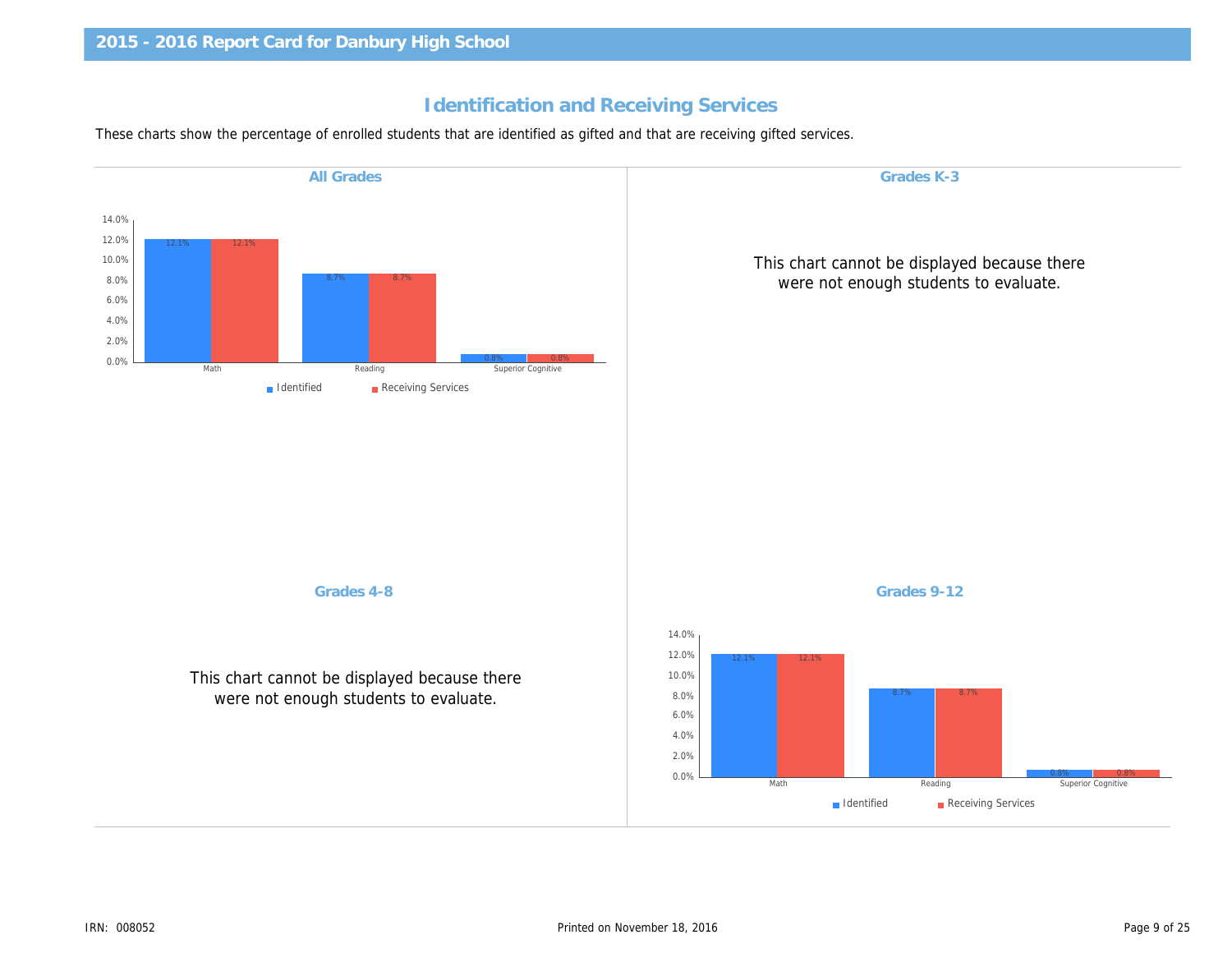## Identified and Receiving Services

These charts show, of the students identified as gifted, the percentage of students receiving gifted services.

| <b>All Grades</b>                                                                        | Grades K-3                                            |
|------------------------------------------------------------------------------------------|-------------------------------------------------------|
|                                                                                          | This chart cannot be displa<br>were not enough studer |
|                                                                                          |                                                       |
|                                                                                          |                                                       |
|                                                                                          |                                                       |
| Grades 4-8                                                                               | Grades 9-12                                           |
| This chart cannot be displayed because<br>there were not enough students to<br>evaluate. |                                                       |
|                                                                                          |                                                       |
|                                                                                          |                                                       |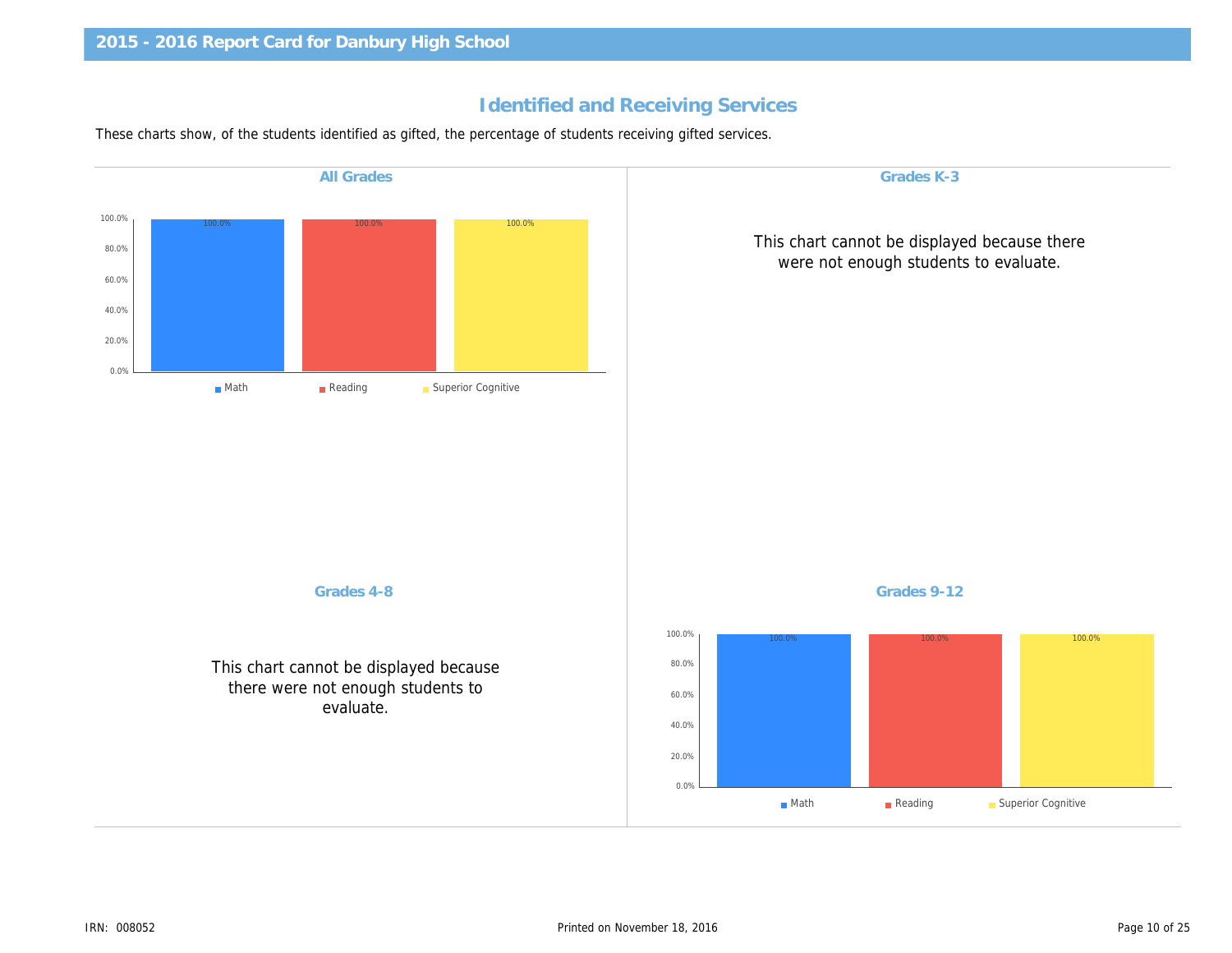#### Progress

The Progress component looks closely at the growth that all students are making based on their past performances.

COMPONENT GRADE



 $\bigcap$ GRADE Overall

NR

GRADE Gifted Students

This measures the progress for students identified as gifted in reading, math, science, social studies and/or superior cognitive ability.

This measures the progress for students identified as the lowest 20% statewide in reading, math, science or social studies achievement.

This measures the progress for all students in math, ELA, science and social studies using tests in grades 4-8 and some end-of-course exams.

#### Progress Details

These tables show the Progress scores by test grade and subject for students in gra<br>tests, and includes up to three years of data as availal

|                   |                                 | <b>Progress Score</b> |                  |
|-------------------|---------------------------------|-----------------------|------------------|
| <b>Test Grade</b> | <b>English</b><br>Language Arts | <b>Mathematics</b>    | <b>All Tests</b> |
| <b>All Grades</b> | 2 22                            | $-1.54$               | 0.61             |

|  | <b>Test Grade</b>  |            | <b>Progress Score</b> | <b>Test Grade</b>  |       |
|--|--------------------|------------|-----------------------|--------------------|-------|
|  | <b>High School</b> | English I  | 1.61                  |                    | Algel |
|  |                    | English II | 1.53.                 | <b>High School</b> | Geon  |

Although Progress scores are not assigned letter grades at this level of detail, the grading scale applied at the Overall (All Students, All Tests) level is:



NR

NR

#### GRADE Students with Disabilities

GRADE Students in the Lowest 20% in Achievement

This measures the progress for students with disabilities.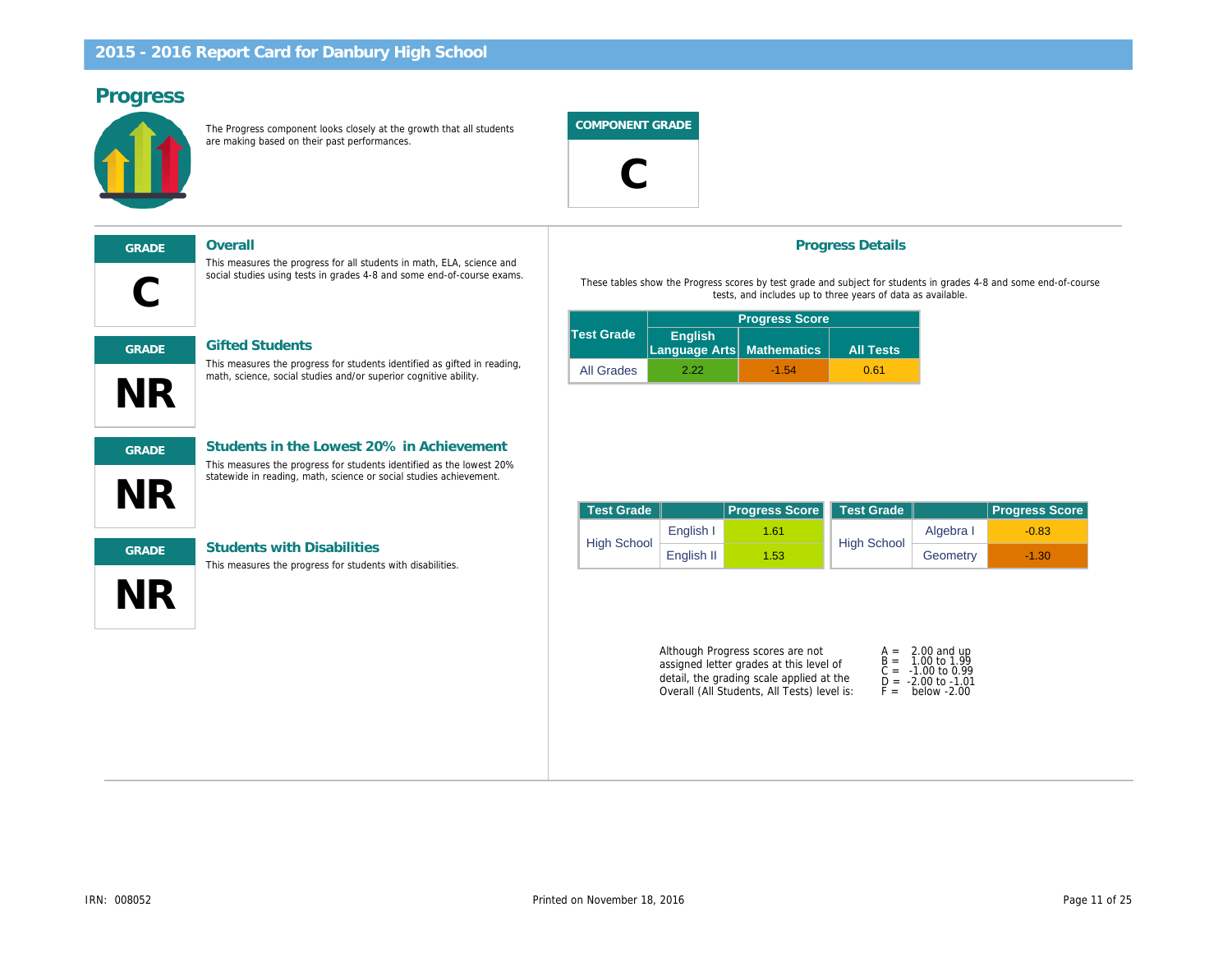

#### Progress vs. Performance Index

Performance Index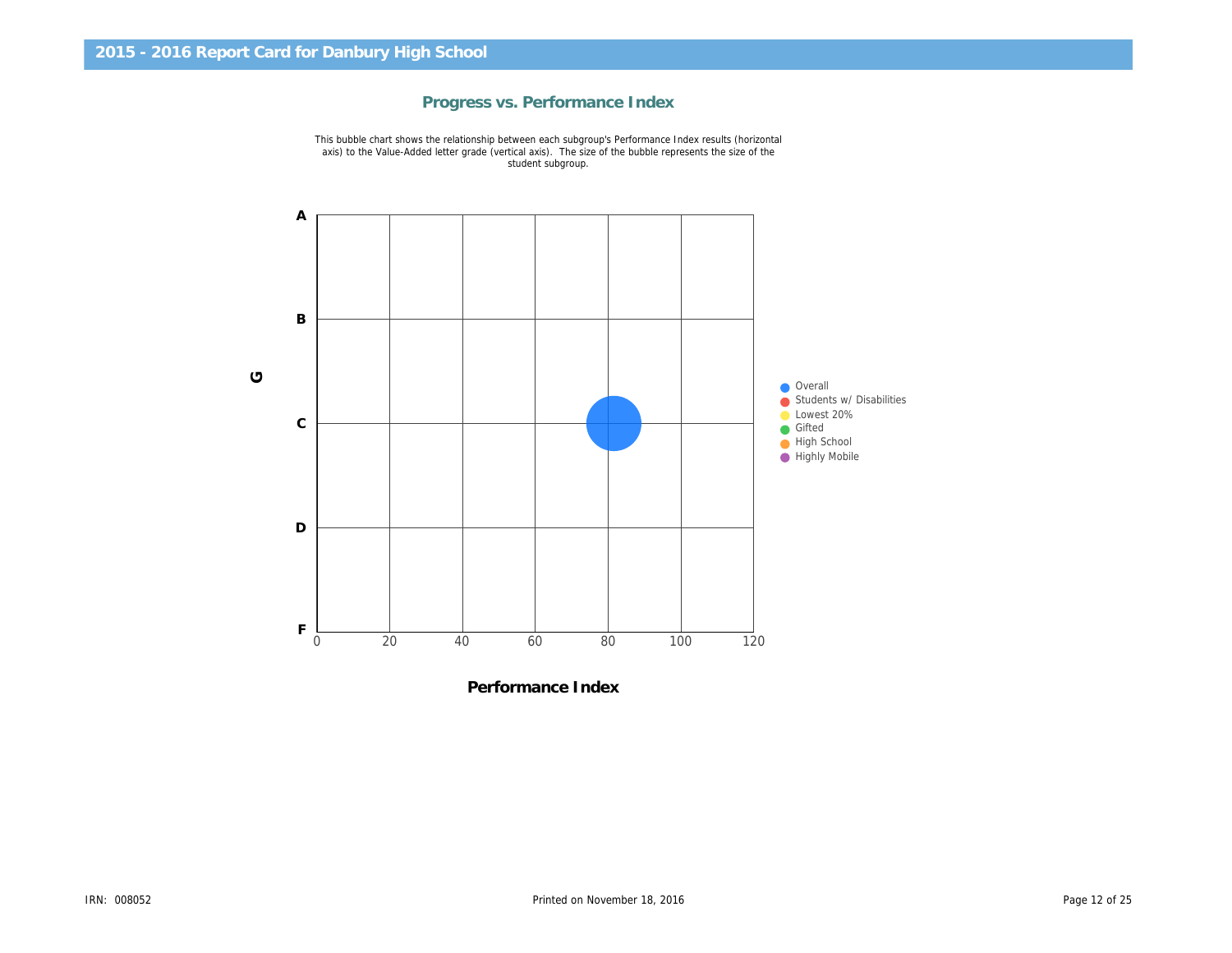## Gap Closing

The Gap Closing component shows how well schools are meeting the performance expectations for our most vulnerable populations of students in English language arts, math and graduation.

## COMPONENT GRADE





#### GRADE Annual Measurable Objectives

Annual Measurable Objectives (AMOs) compare the performance of student groups to a state goal which is displayed as the red line in the following charts. T that goal in reading, math and graduation – and emphasize any achievement gaps that exist between groups. The ultimate goal is for all groups to achieve at

English Language Arts **Graduation Rate** Math Math Graduation Rate Control Rate Control Rate Control Rate Control Rate Control Rate Control Rate Control Rate Control Rate Control Rate Control Rate Control Rate Control Rate

AMO Points



A = 90.0 - 100.0% B = 80.0 - 89.9% C = 70.0 - 79.9% D = 60.0 - 69.9%  $F = 0.0 - 59.9\%$ 

The red line on each graph identifies the Annual Measurable Objective. The 2016 AMO for ELA is 74.2%, for Math is 68.5%, a<br>Subgroups with fewer than 30 students are not rated and do not appear on the graphs.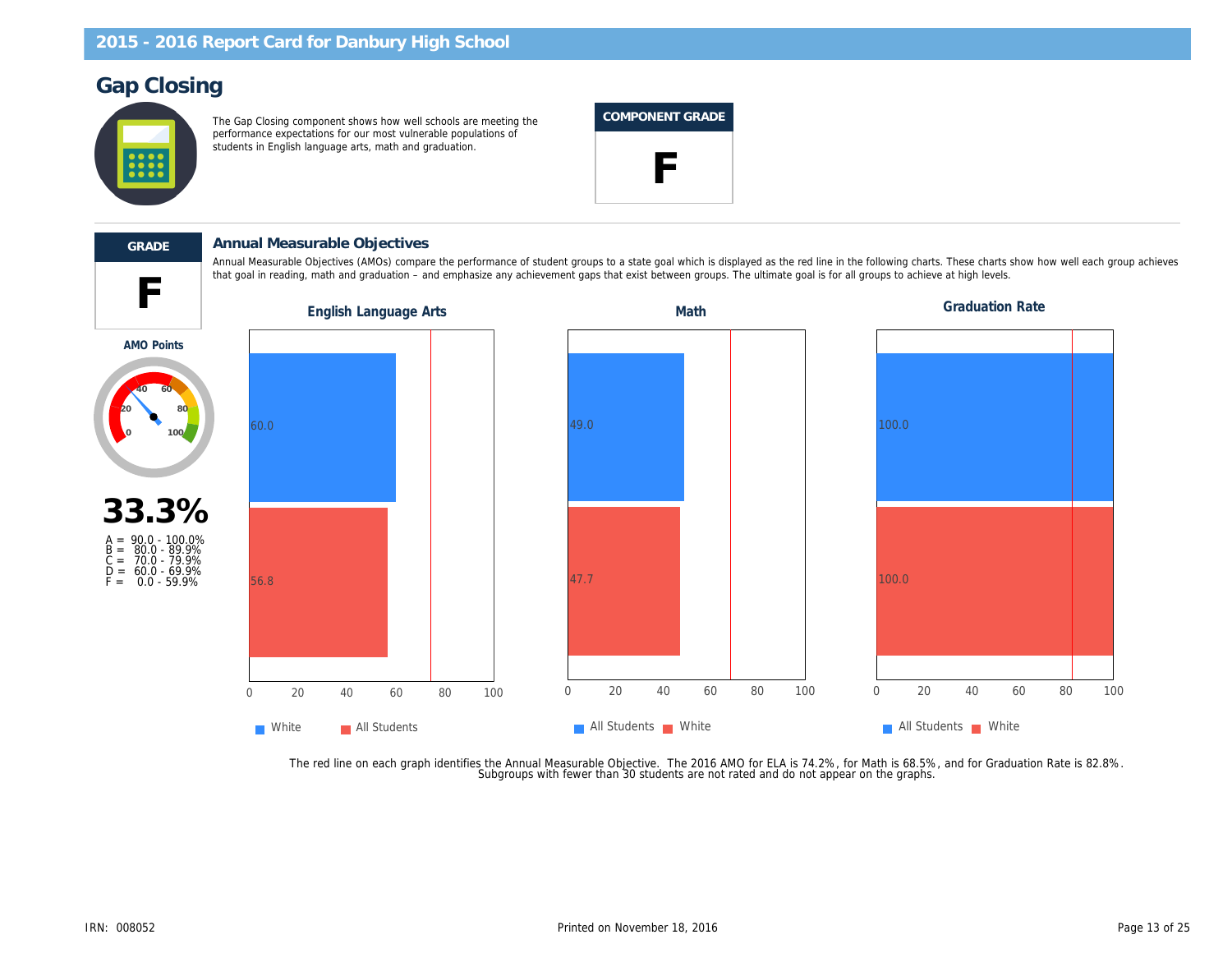## Graduation Rate

The Graduation Rate component looks at the percent of students who are successfully finishing high school with a diploma in four or five years.

#### COMPONENT GRADE

 $\blacktriangle$ 

4-Year Graduation Rate

The 4-year graduation rate applies to the Class of 2015 who graduated within four years, i.e. students who entered the 9th grade in 2012 and graduated by 2015.



#### 5-Year Graduation Rate

The 5-year graduation rate applies to the Class of 2014 who graduated within five years, i.e. students who entered the 9th grade in 2011 and graduated by 2015.

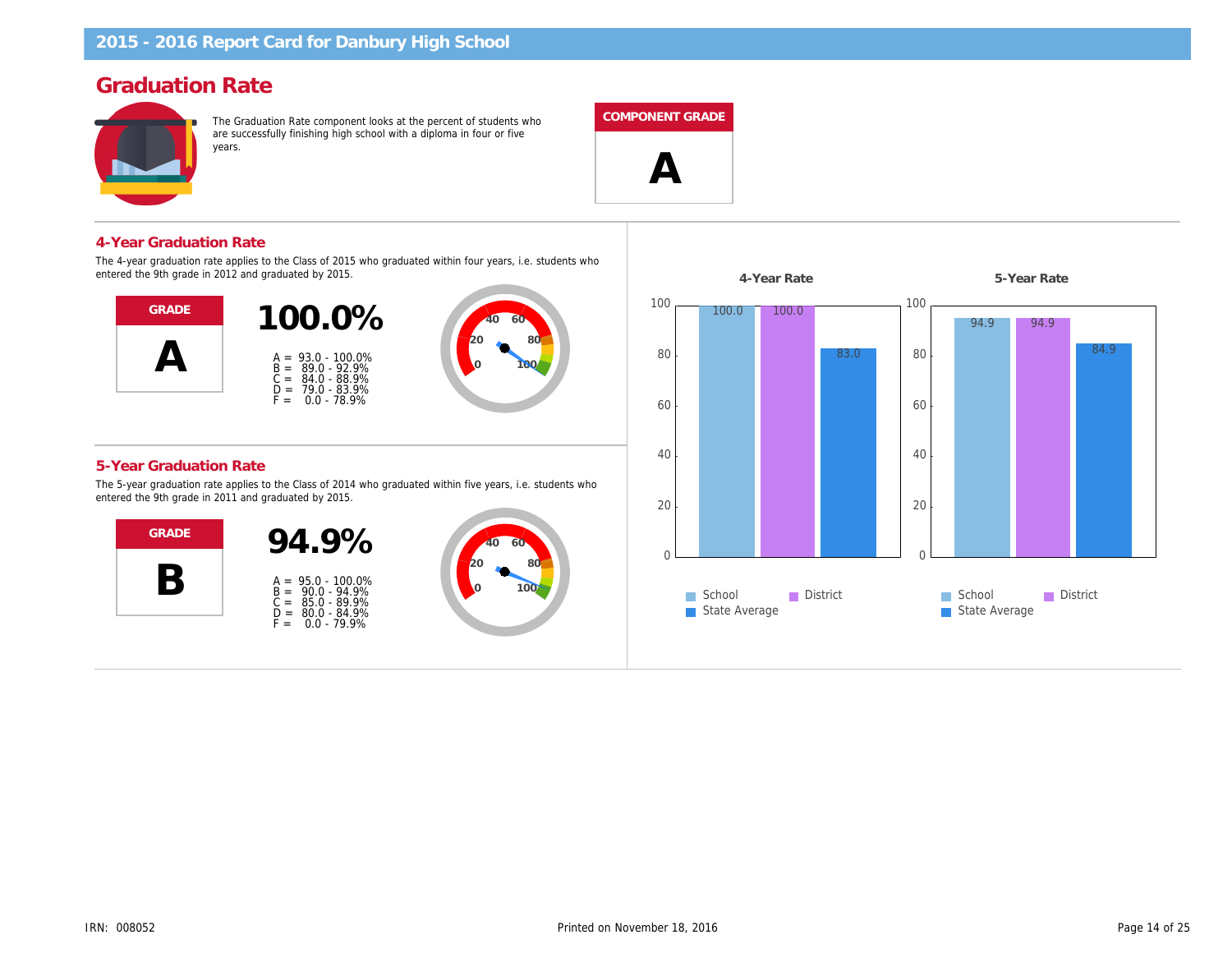Graduation Rate Trend

Note: The 5-year graduation rate does not appear in the final year of this graph because the necessary data is not yet available to calculate the 5-year rate for that school year.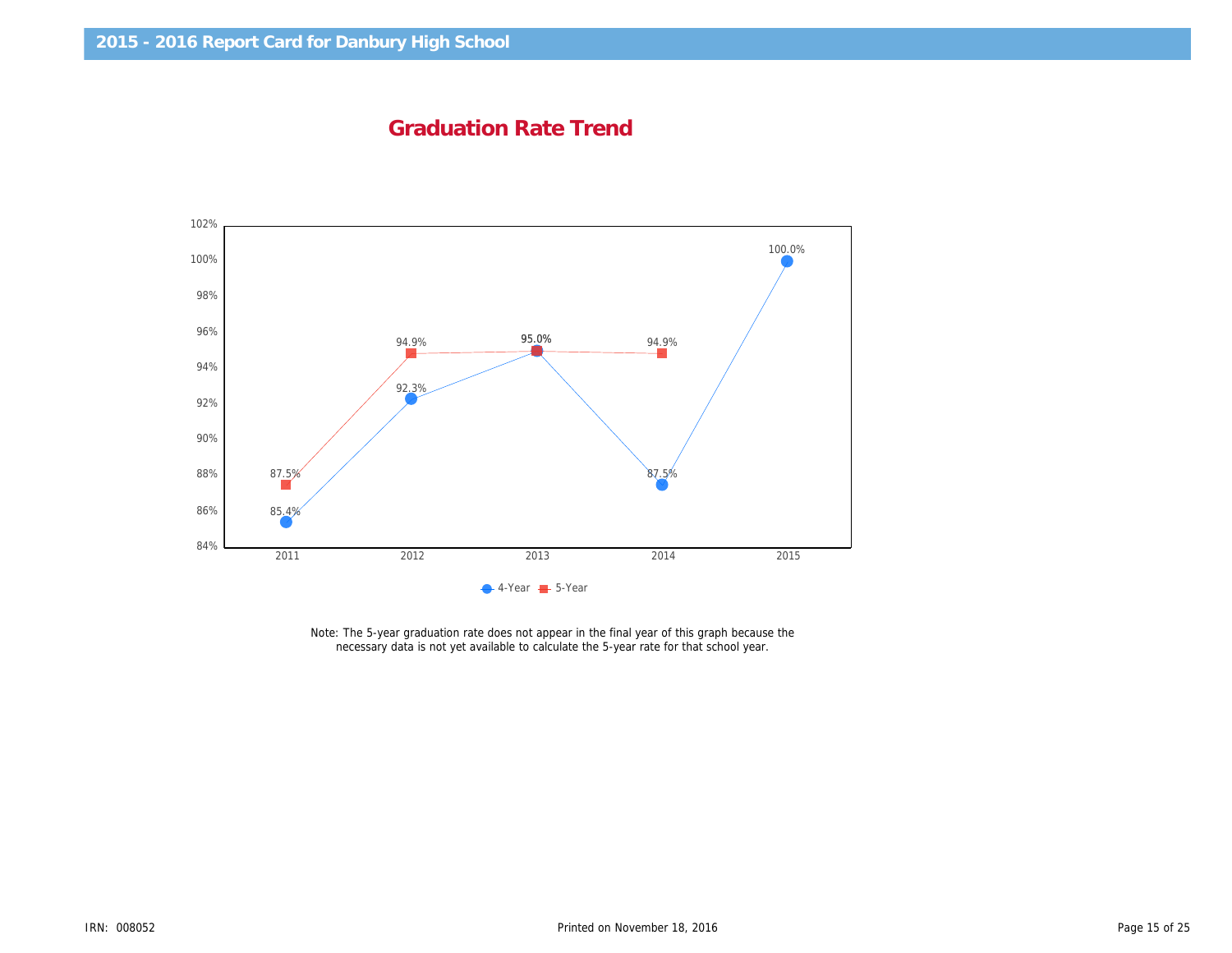## K-3 Literacy

The K-3 Literacy component looks at how successful the school is at getting struggling readers on track to proficiency in third grade and beyond. Not Rated



|                                                                                          | In Your School                                                |                                                                                                           |      |    | <b>Details of Measure</b>                        |
|------------------------------------------------------------------------------------------|---------------------------------------------------------------|-----------------------------------------------------------------------------------------------------------|------|----|--------------------------------------------------|
|                                                                                          |                                                               | Not On-Track at<br>Point A                                                                                |      |    | Improving to<br>at Poi                           |
| <b>NR</b><br>K-3 Literacy                                                                |                                                               | Kindergarten Reading<br>Diagnostic, School<br>Year 2014 - 2015                                            | < 10 | to | 1st Grade Rea<br>Diagnostic, So<br>Year 2015 - 2 |
| Improvement<br>This data is not displayed<br>because there are not<br>enough students to | K-3 Literacy was not calculated for this                      | 1st Grade Reading<br>Diagnostic, School<br>Year 2014 - 2015                                               | < 10 | to | 2nd Grade Rea<br>Diagnostic, So<br>Year 2015 - 2 |
| evaluate.                                                                                | school because there were not enough<br>students to evaluate. | 2nd Grade Reading<br>Diagnostic, School<br>Year 2014 - 2015                                               | < 10 | to | 3rd Grade Rea<br>Diagnostic, So<br>Year 2015 - 2 |
|                                                                                          |                                                               | 3rd Grade Reading<br>Diagnostic, School<br>Year 2015 - 2016                                               | < 10 | to | 3rd Grade Rea<br>OST, School<br>$2015 - 2010$    |
|                                                                                          |                                                               | Deduction for 3rd graders who did not pass OST and we<br>not on a Reading Improvement and Monitoring Plan |      |    |                                                  |
|                                                                                          |                                                               | <b>Totals</b>                                                                                             | < 10 |    |                                                  |
|                                                                                          |                                                               |                                                                                                           |      |    |                                                  |
|                                                                                          |                                                               |                                                                                                           |      |    |                                                  |
|                                                                                          |                                                               |                                                                                                           |      |    |                                                  |
|                                                                                          |                                                               |                                                                                                           |      |    |                                                  |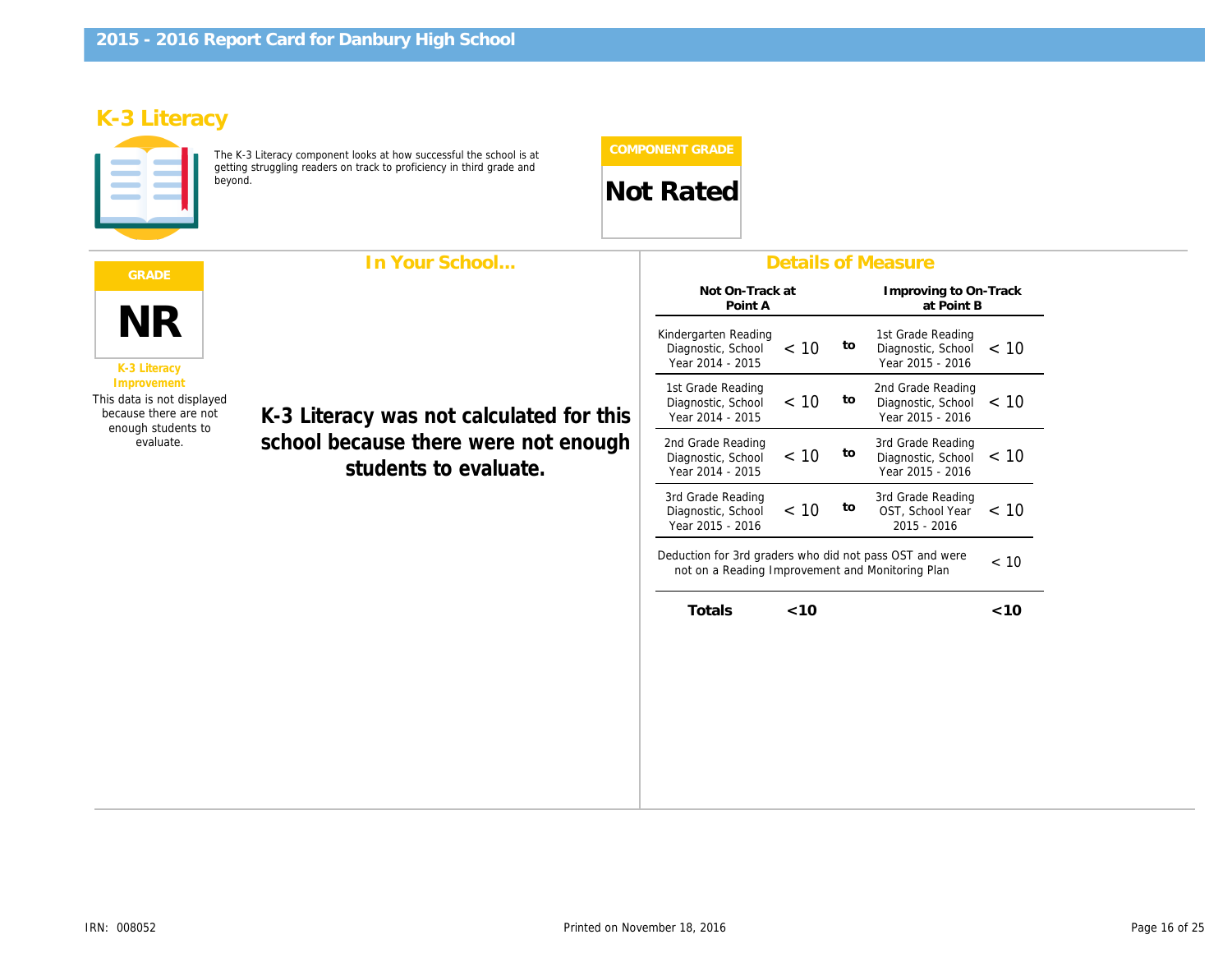| Percentage On-Track in Reading Diagnostic                                                              | Third Grade Reading Gr                                                                                                                                                                                                                                                        |
|--------------------------------------------------------------------------------------------------------|-------------------------------------------------------------------------------------------------------------------------------------------------------------------------------------------------------------------------------------------------------------------------------|
|                                                                                                        | Ohio's Third Grade Reading Guarantee ensure<br>reading before moving on to fourth grade. Scho<br>struggling readers in early grades. If a child ap<br>the school will immediately start a Reading Imp<br>program ensures that every struggling reader g<br>learn and achieve. |
| K-3 Literacy was not calculated for this school because<br>there were not enough students to evaluate. | Students have multiple opportunities to meet p<br>meeting a minimum promotion score on the thi<br>the fall and spring. Students have an additional<br>assessment in the summer, as well as a distric                                                                          |
|                                                                                                        | The Parent Roadmap is available to help parer<br>Reading Guarantee applies to your child.                                                                                                                                                                                     |
|                                                                                                        | How many third graders met the Third Grade<br>Guarantee requirements for promotion to 4th                                                                                                                                                                                     |
|                                                                                                        | How many third graders scored proficient on<br>test?                                                                                                                                                                                                                          |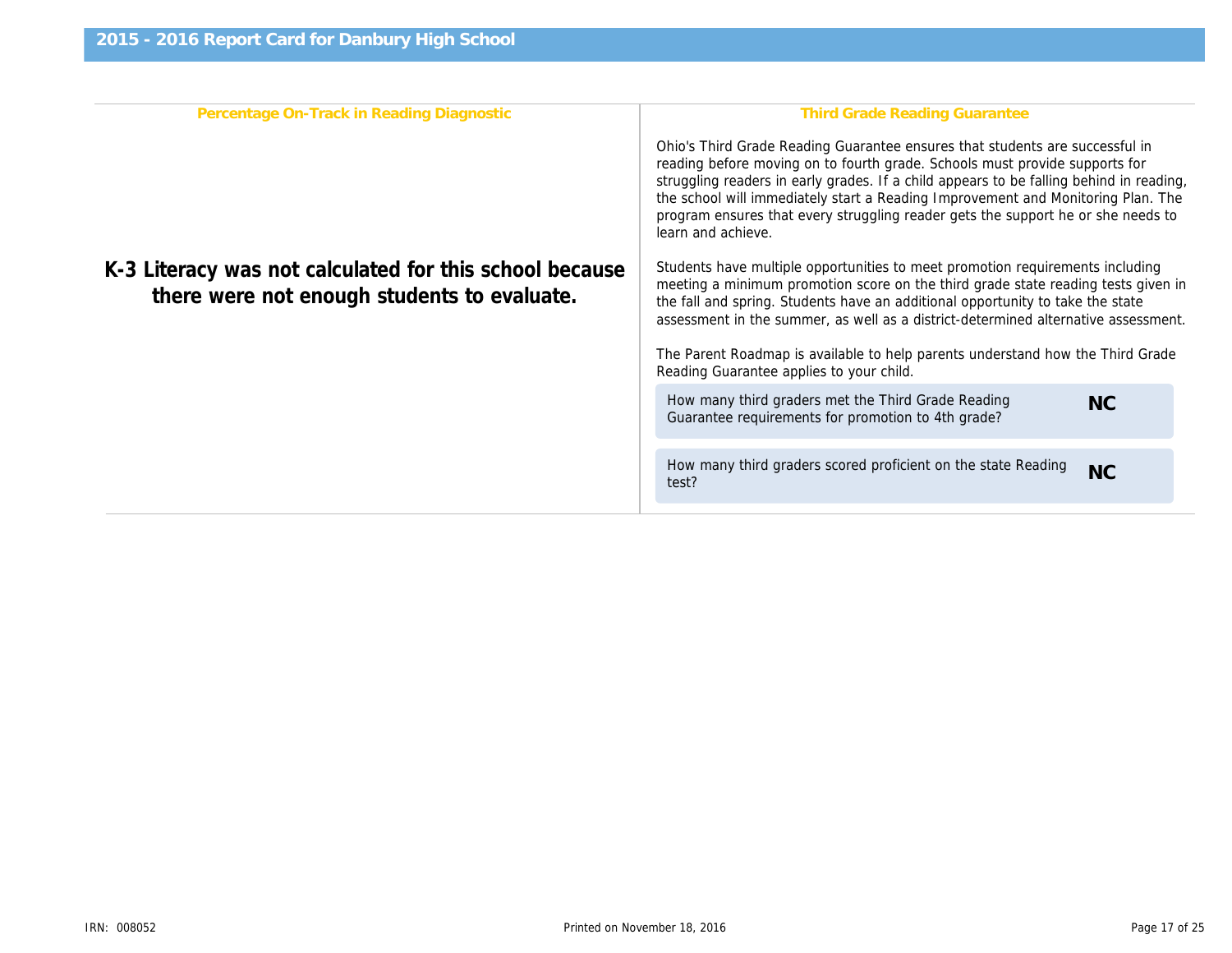## Prepared for Success

Whether training in a technical field or preparing for work or college, the Prepared for Success component looks at how well prepared Ohio's students are for all future opportunities.



#### How Prepared were Your 2014 and 2015 Graduati

|                                                                            |                                                                                                                                                |                           |                      |              | <b>ACT: Participation</b>                   |
|----------------------------------------------------------------------------|------------------------------------------------------------------------------------------------------------------------------------------------|---------------------------|----------------------|--------------|---------------------------------------------|
|                                                                            |                                                                                                                                                | Number of                 |                      | Point Points | <b>ACT: Remediation Free</b>                |
|                                                                            | Number of students that earned a<br>remediation free score on all parts of                                                                     | <b>Students</b>           | Value                | Earne        | SAT: Participation                          |
|                                                                            | the ACT or SAT, earned an honors<br>diploma, and/or earned an industry-<br>recognized credential                                               | 31                        | 1                    | 31.0         | <b>SAT: Remediation Free</b>                |
|                                                                            | The number of "bonus" students that<br>count an additional 0.3 bonus points                                                                    |                           |                      |              | Honors Diploma                              |
| 40.6%<br>$A = 85.0\% - 100.0\%$                                            | each, because they did the above<br>and also earned a 3 or higher on at<br>least one AP exam; earned a 4 or<br>higher on at least one IB exam; | 13                        | 0.3                  | 3.9          | Industry-Recognized<br>Credential           |
| 65.0% - 84.9%<br>$B =$<br>34.0% - 64.9%<br>$C =$<br>15.0% - 33.9%<br>$D =$ | and/or earned at least three college<br>credits before leaving high school                                                                     |                           |                      |              | <b>Advanced Placement:</b><br>Participation |
| $F =$<br>$0.0\% - 14.9\%$                                                  |                                                                                                                                                |                           | <b>Total Points:</b> | 34.9         |                                             |
|                                                                            |                                                                                                                                                | <b>Graduation Cohort:</b> | Percentage:          | 86<br>40.6%  | AP: Exam Score of 3 or<br><b>Better</b>     |
|                                                                            |                                                                                                                                                |                           |                      |              | <b>Dual Enrollment Credit</b>               |
|                                                                            |                                                                                                                                                |                           |                      |              | International<br>Baccalaureate              |
|                                                                            |                                                                                                                                                |                           |                      |              | IB: Exam Score of 4 or<br><b>Better</b>     |
|                                                                            |                                                                                                                                                |                           |                      |              |                                             |

Note: These data represent students in the 4-year and 5-year graduation rates, i.e. students who entered 9th grade in 2011 and 2012.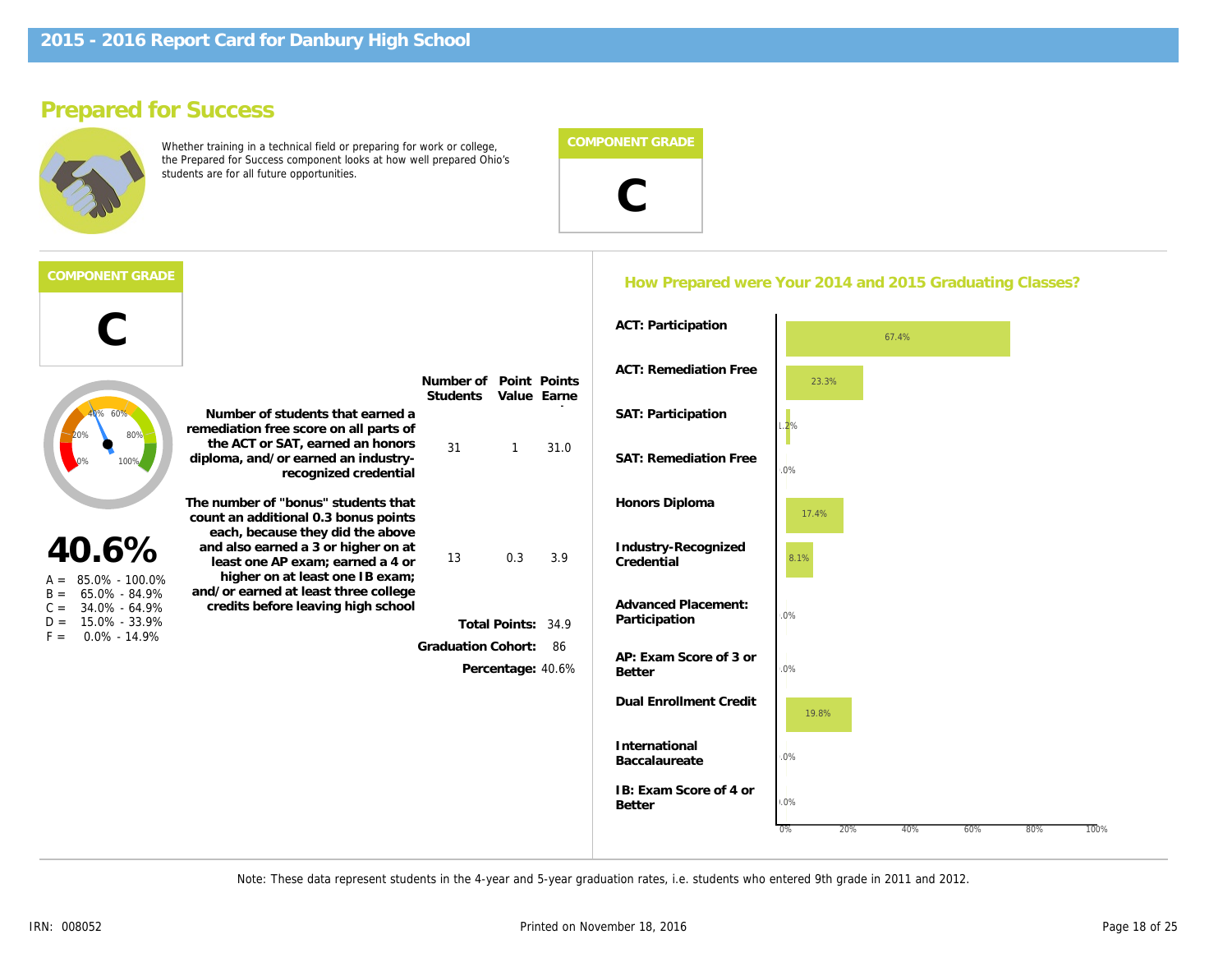#### Outcomes after High School Graduation

Districts and schools have long-term impacts on student outcomes. The Prepared for Success component provides information on how schools prepare students for different pathways of college and career success. It also provides insights on how those students do once they leave high school. What happens beyond the diploma is an important indicator of how well schools are preparing students.

The University System of Ohio provides district reports on enrollment and remediation of high school graduates attending in-state, public colleges and universities.

What Percentage of the 2013 Graduating what Percentage of the 2013 Graduating<br>Class Entered College within Two Years? 65.0%

What Percentage of the 2009 Graduating Class Graduated from College within Six Years of Leaving High School? 31.8%

Note: These data represent students in the 4-year and 5-year graduation rates, i.e. students who entered 9th grade in 2011 and 2012.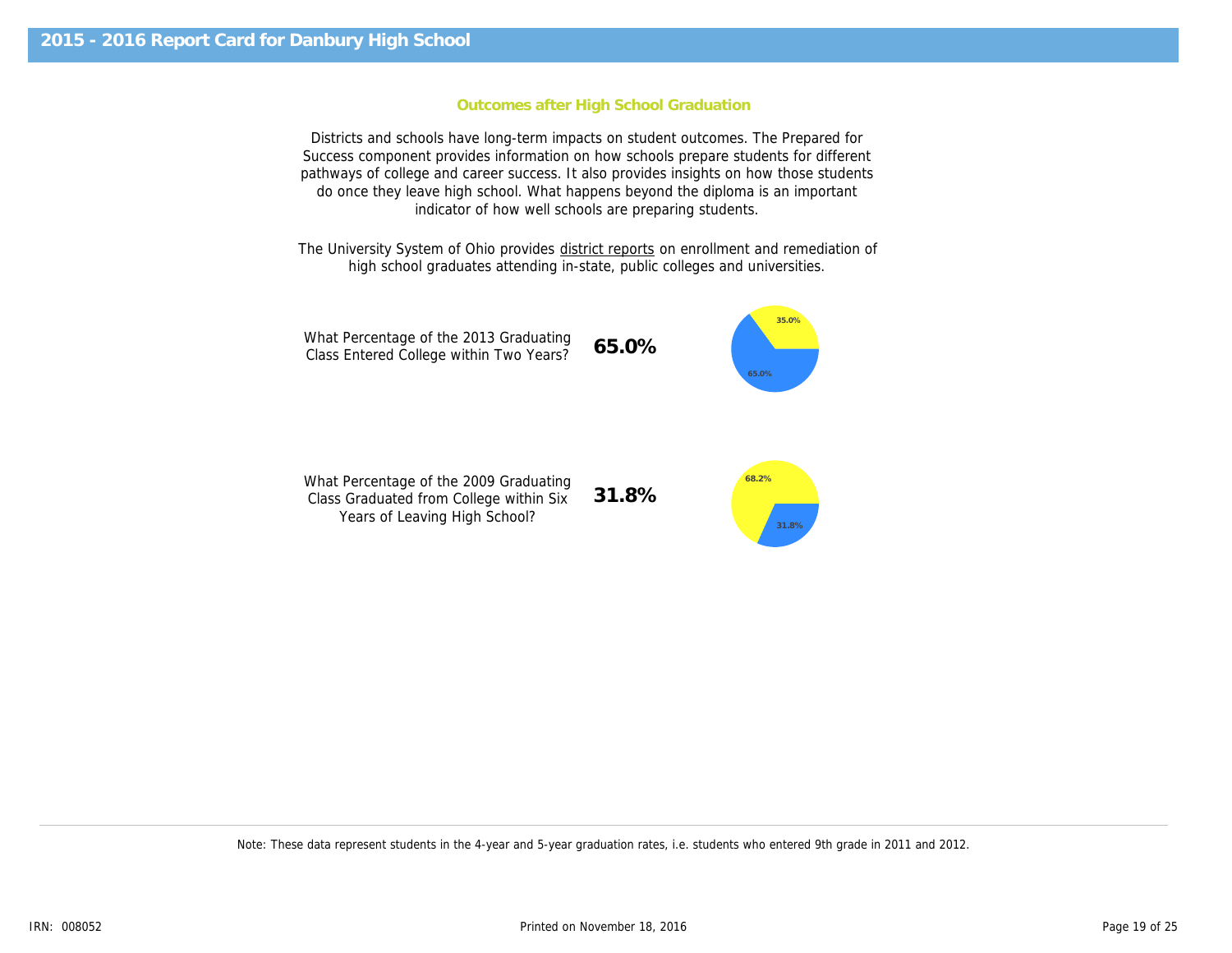Principal: Address: 9451 E Harbor Rd Joseph G. Miller Lakeside Marblehead OH 43440-1310

Phone: (419) 798-4037 EHOVE JVSD CTPD Career Technical Planning District:

Directory information current as of the 2015-2016 Report Card publication date.

#### Your School's Students

| Average<br>Daily<br>Enrollment:                                                                                                  |                                                                                                                                                                       |                                                                               | <b>Enrollment by S</b>  |
|----------------------------------------------------------------------------------------------------------------------------------|-----------------------------------------------------------------------------------------------------------------------------------------------------------------------|-------------------------------------------------------------------------------|-------------------------|
| 133                                                                                                                              | Enrollment #<br>Am. Indian / Alaskan Native<br>N <sub>C</sub>                                                                                                         | Enrollment %                                                                  |                         |
| Number of<br><b>Limited English</b><br>Proficiency<br><b>Students</b><br><b>Excluded from</b><br>Accountability<br>Calculations: | Asian or Pacific Islander<br>Black, Non-Hispanic<br>Hispanic<br>Multiracial<br>White, Non-Hispanic<br><b>Students with Disabilities</b><br>Economically Disadvantaged | <b>NC</b><br>N <sub>C</sub><br><b>NC</b><br>N <sub>C</sub><br>119<br>16<br>33 | 89.5%<br>12.1%<br>24.8% |
|                                                                                                                                  | Limited English Proficiency<br>Migrant                                                                                                                                | NC.<br><b>NC</b>                                                              |                         |

#### Subgroup

NC = Not Calculated because there are fewer than 10 in the group

State and federal law require an annual assessment of Limited English Proficient (LEP) students to measure their English language proficiency. The Ohio English Language Proficiency Assessment (OELPA) is the assessment used in Ohio to gauge LEP students' growth in learning English. For information about your district's OELPA results, see the Department of Education's web site at http://education.ohio.gov.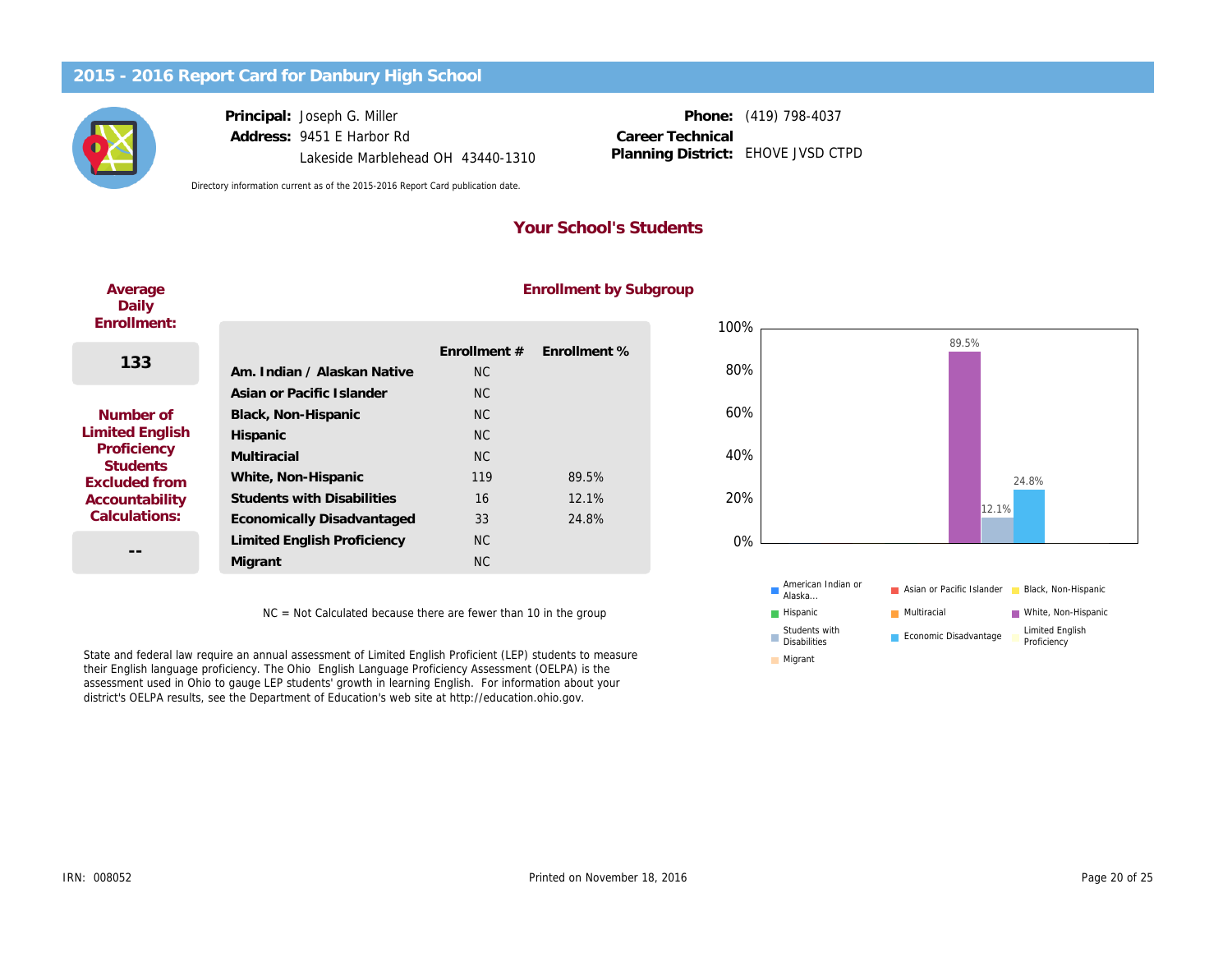#### Attendance Rate

|             | <b>All Students</b>                | 95.2%     |
|-------------|------------------------------------|-----------|
|             | Am. Indian / Alaskan Native        | <b>NC</b> |
| Chronic     | Asian or Pacific Islander          | <b>NC</b> |
| Absenteeism | Black, Non-Hispanic                | <b>NC</b> |
| Rate:       | Hispanic                           | <b>NC</b> |
|             | <b>Multiracial</b>                 | NC.       |
| 9.8%        | White, Non-Hispanic                | 95.5%     |
|             | <b>Students with Disabilities</b>  | 95.9%     |
|             | Economic Disadvantage              | 93.5%     |
|             | <b>Limited English Proficiency</b> | NC.       |
|             | Migrant                            | <b>NC</b> |
|             | Male                               | 95.0%     |
|             | Female                             | 95.5%     |

NC = Not Calculated because there are fewer than 10 in the group

Attendance Rate is not shown if

ļ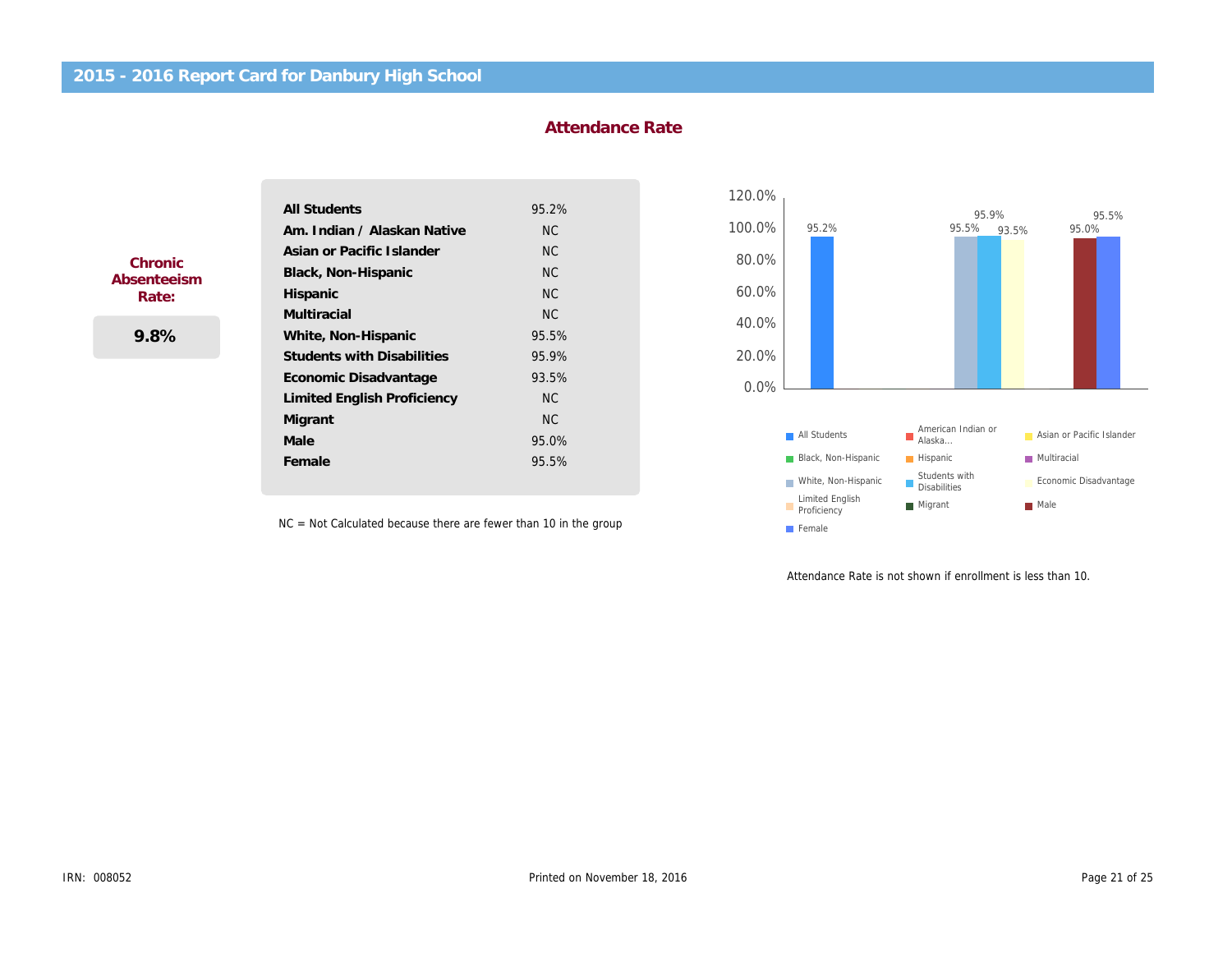#### Mobility Rates by Subgroup

|                                   | Student Mobility % |
|-----------------------------------|--------------------|
| All Students                      | $0.0\%$            |
| Am. Indian / Alaskan Native       | NC.                |
| Asian or Pacific Islander         | NC.                |
| Black, Non-Hispanic               | NC.                |
| Hispanic                          | NC.                |
| Multiracial                       | NC.                |
| White, Non-Hispanic               | $0.0\%$            |
| <b>Students with Disabilities</b> | $0.0\%$            |
| Economically Disadvantaged        | $0.0\%$            |
| Limited English Proficiency       | NC.                |
| Migrant                           | NC.                |
|                                   |                    |

NC = Not Calculated because there are fewer than 10 in the group

A mobility rate chart ca displayed for this school either there are not en students to evaluate i subgroup or all calculate are 0.0%.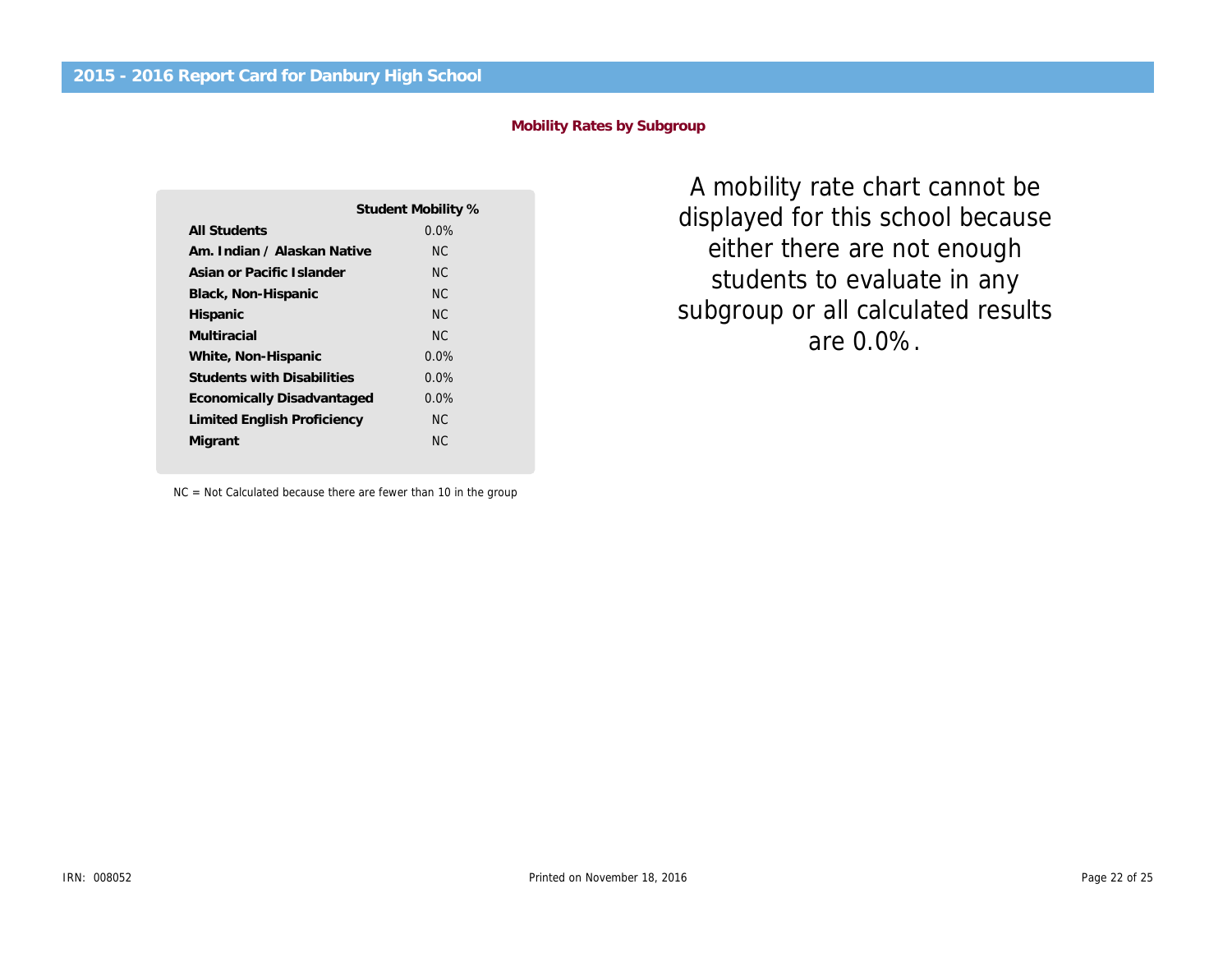#### Your School's Teachers

#### Number of Teachers by

| Your School's Poverty Status: Low                                                                          | Your School | <b>Your District</b> |                                        |
|------------------------------------------------------------------------------------------------------------|-------------|----------------------|----------------------------------------|
| Percentage of teachers with at least a Bachelor's Degree                                                   | 100.0       | 100.0                | <b>General Education Teachers</b>      |
| Percentage of teachers with at least a Master's Degree                                                     | 81.3        | 67.1                 | Career-Technical Teachers              |
| Percentage of core academic subject and elementary                                                         | 0           |                      | <b>Special Education Teachers</b>      |
| classes not taught by Highly Qualified Teachers                                                            |             |                      | Teacher Aides                          |
| Percentage of core academic subject and elementary                                                         | 100         | 99                   | <b>Gifted Intervention Specialists</b> |
| classes taught by properly certified teachers                                                              |             |                      | Fine Arts Teachers                     |
| Percentage of core academic subject elementary and<br>secondary classes taught by teachers with temporary, | 0           |                      | <b>Music Teachers</b>                  |
| conditional or long-term substitute certification/licensure                                                |             |                      | <b>Physical Education Teachers</b>     |
| Lead or Senior Teachers:                                                                                   | 0.0         | 0.0                  | <b>ELL Specialists</b>                 |
|                                                                                                            |             |                      |                                        |

A district's high-poverty schools are those ranked in the top quartile based on the percentage of economically disadvantaged students. Low-poverty schools are those ranked in the bottom quartile base<br>on the percentage of e

NC = Not Calculated because there are fewer than 10 in the group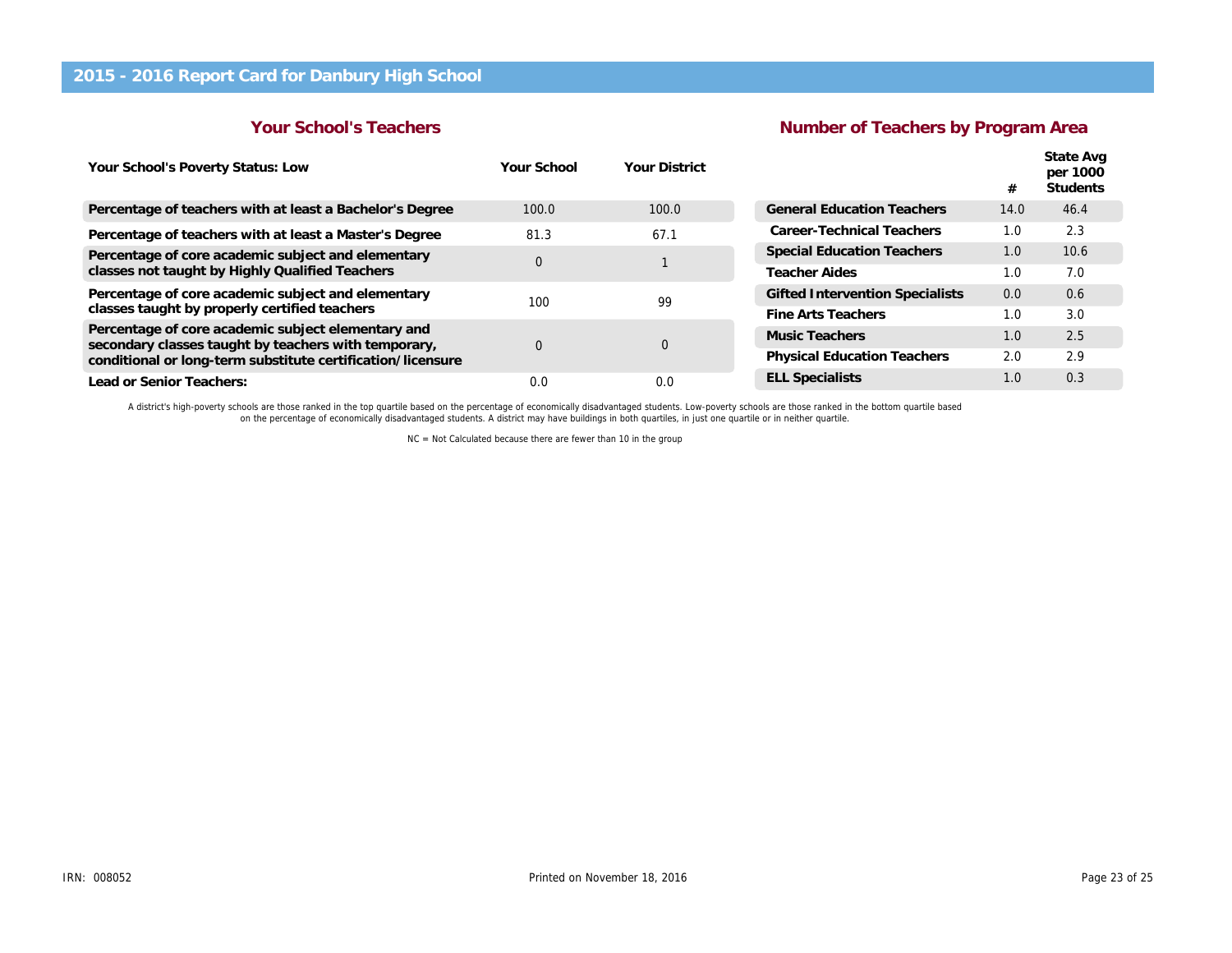Teacher Evaluations

#### Wellness and Physical Education

The extent to which students are successful in meeting the benchmarks contained in Ohio's physical education standards

Moderate Success